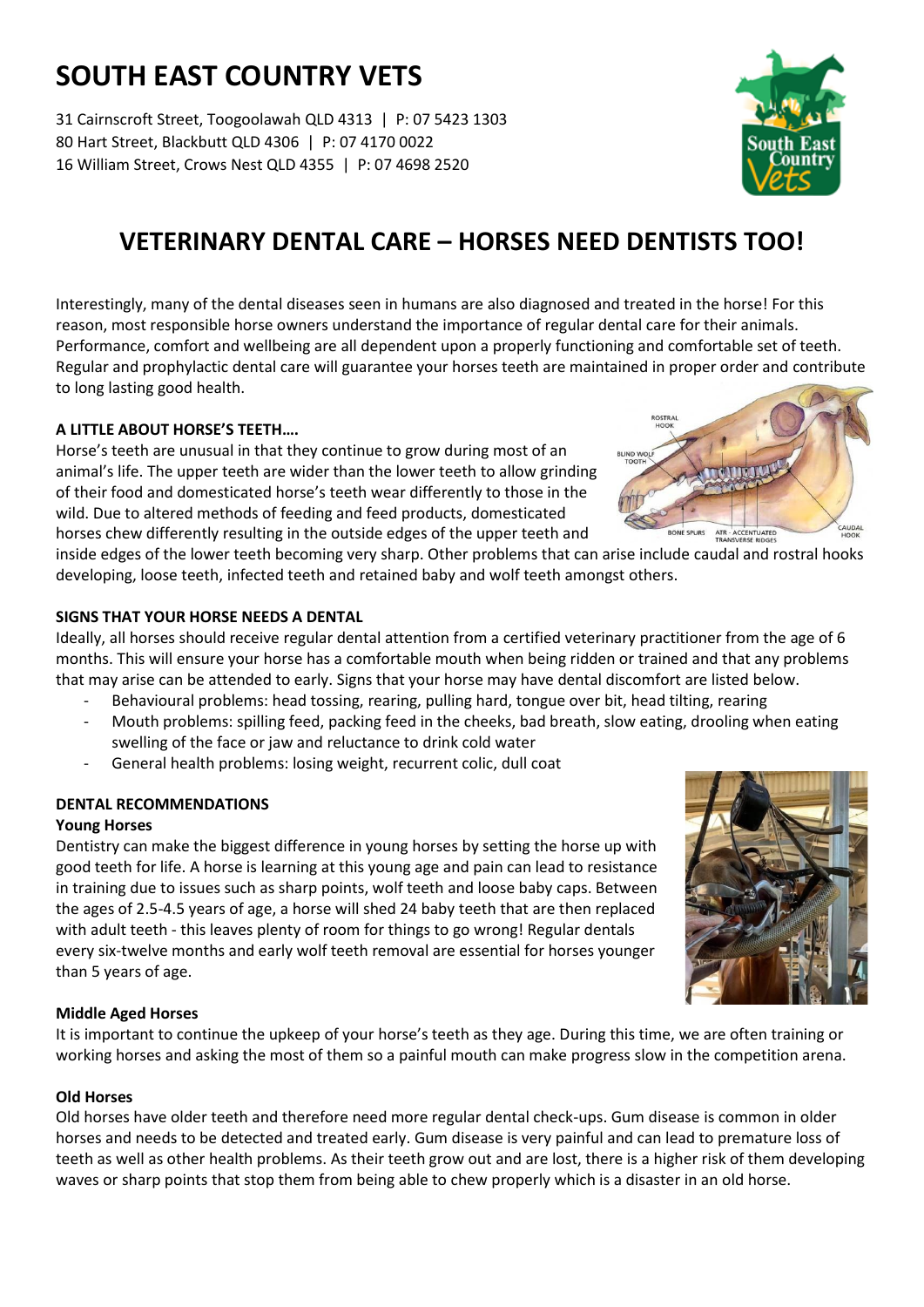#### **BENEFITS OF A DENTAL**

#### **Assess the mouth**

Assessing the mouth as a whole is the most important part of an equine dental. Checking for normal conformation, abnormal dental structure, ulcerations, impacted food, infections and more is the main stay of good veterinary equine dentistry.

#### **Removing sharp points**

With an altered wear pattern in the teeth of domesticated horses, it is important to remove any sharp points that have developed within the mouth that may be causing painful ulcerations.

#### **Wolf Teeth**

Wolf teeth are the first premolar teeth in horses and are not used for chewing. Because they have no useful function, they are best removed in horses that are ridden. Removal is always done with local anaesthetic to prevent pain and using the appropriate tools to ensure no root is left behind. By removing them, we create good access so that a bit seat can be done.

#### **Riding Comfort**

Performance horses cannot concentrate on their work and what you are asking them to do if their mouth is reacting with the bit or gear. Sharp teeth can cause a lot of pain and the horse will quickly tell you this.

#### **Bit Seat**

A bit seat involves contouring of the upper and lower cheek teeth where the bit sits. This maximises comfort and improved performance in most horses.

#### **Feeding Economy**

No horse can properly digest and utilise its feed it its mouth hurts to chew. Feeding horses can be very expensive whether it be for supplementing or when travelling and competing. If you take good care of your horse's teeth, they will be able to chew and digest the food better and take full advantage of the nutrients available which can save a large amount of money in feed.

#### **Avoiding Impaction Colic**

When a horse cannot bite or chew properly, the grass it eats is not broken down to an appropriate size for digestion. This can be quite obvious when there are stems more than 1.5cm long in their faeces. High fibre diets or hays can increase the potential for the food to impact in the intestinal tract. This can be magnified again if the weather is cold, the horse is drinking less water and if they have a sore mouth. Impaction colic can be fatal so prevention is key.

#### **WHY SHOULD I GET MY VET TO DO THE DENTAL?**

Equine dental care is so much more than just simply floating your horse's teeth. A full veterinary dental involves a complete dental and oral evaluation as well as appropriate treatment and ongoing preventative care undertaken by a trained professional. With your horse safely restrained in an appropriate set of stocks, all teeth are manually and visually examined, gum health is assessed and the mouth is checked for the presence of periodontal disease and decay problems.

We have all the necessary equipment, including a powerfloat, and most importantly are able to use sedation and analgesia whenever necessary to ensure your horse experiences comfortable and pain-free treatment. When required, further investigation can be carried out with a dental mirror, x-rays of teeth with suspect fractures or an abscess and biopsies of suspicious tissues. We have portable and permanent stock across our clinics so we can come to you or you can come to us.

#### **WHAT ELSE CAN BE DONE AT THE SAME TIME?**

A general health check will be given to all horses that receive a dental and this is a great time for you to ask your vet any questions about your horses' wellbeing that you may have. A faecal egg count to check on how well your worming regime is working can be done at the time of a dental and any vaccinations that are due such as tetanus, strangles or Hendra. All horses receiving a dental should be up to date with their tetanus vaccinations or receive a vaccination at the time of the procedure. Any open wound, such as those caused by mouth ulcers, leaves a horse prone to picking up the tetanus bacteria so this is vital to ensure your horses' health and safety.